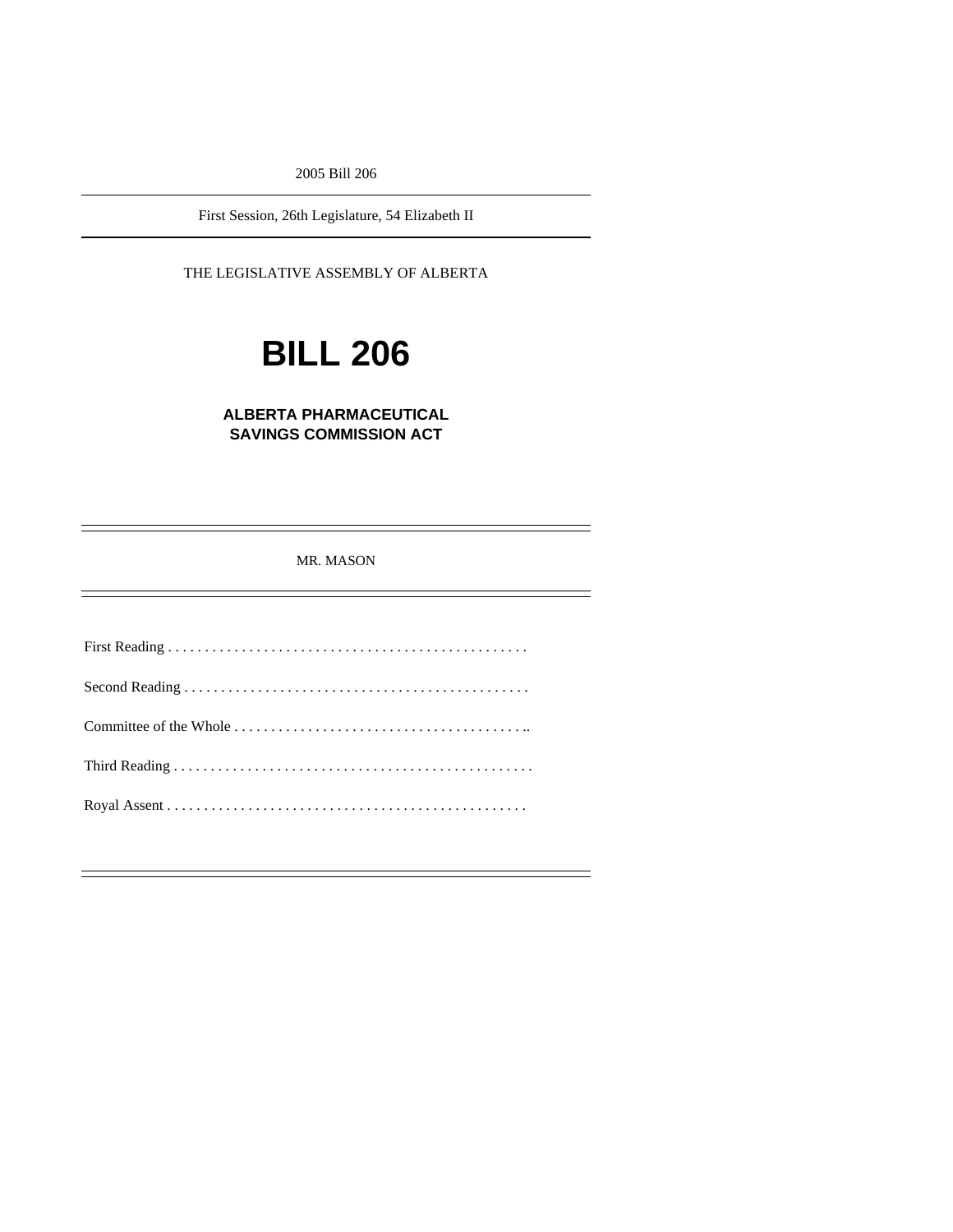*Bill 206 Mr. Mason* 

# **BILL 206**

2005

### **ALBERTA PHARMACEUTICAL SAVINGS COMMISSION ACT**

*(Assented to , 2005)* 

WHEREAS prescription drugs are an essential component of Alberta's health care system;

WHEREAS the cost of prescription drugs is rising dramatically and the Government has not taken adequate measures to limit the cost increases or the consequent economic hardship imposed on Albertans; and

WHEREAS a person's ability to pay should not be a precondition to obtaining prescription drugs that Albertans require for their continued health and well-being;

THEREFORE HER MAJESTY, by and with the advice and consent of the Legislative Assembly of Alberta, enacts as follows:

#### **Definitions**

**1** In this Act,

- (a) "APSA" means the Alberta Pharmaceutical Savings Agency;
- (b) "Commission" means the Commission to establish the Alberta Pharmaceutical Savings Agency appointed under section 2;
- (c) "Minister" means the Minister determined under section 16 of the *Government Organization Act* as the Minister responsible for this Act.

**1**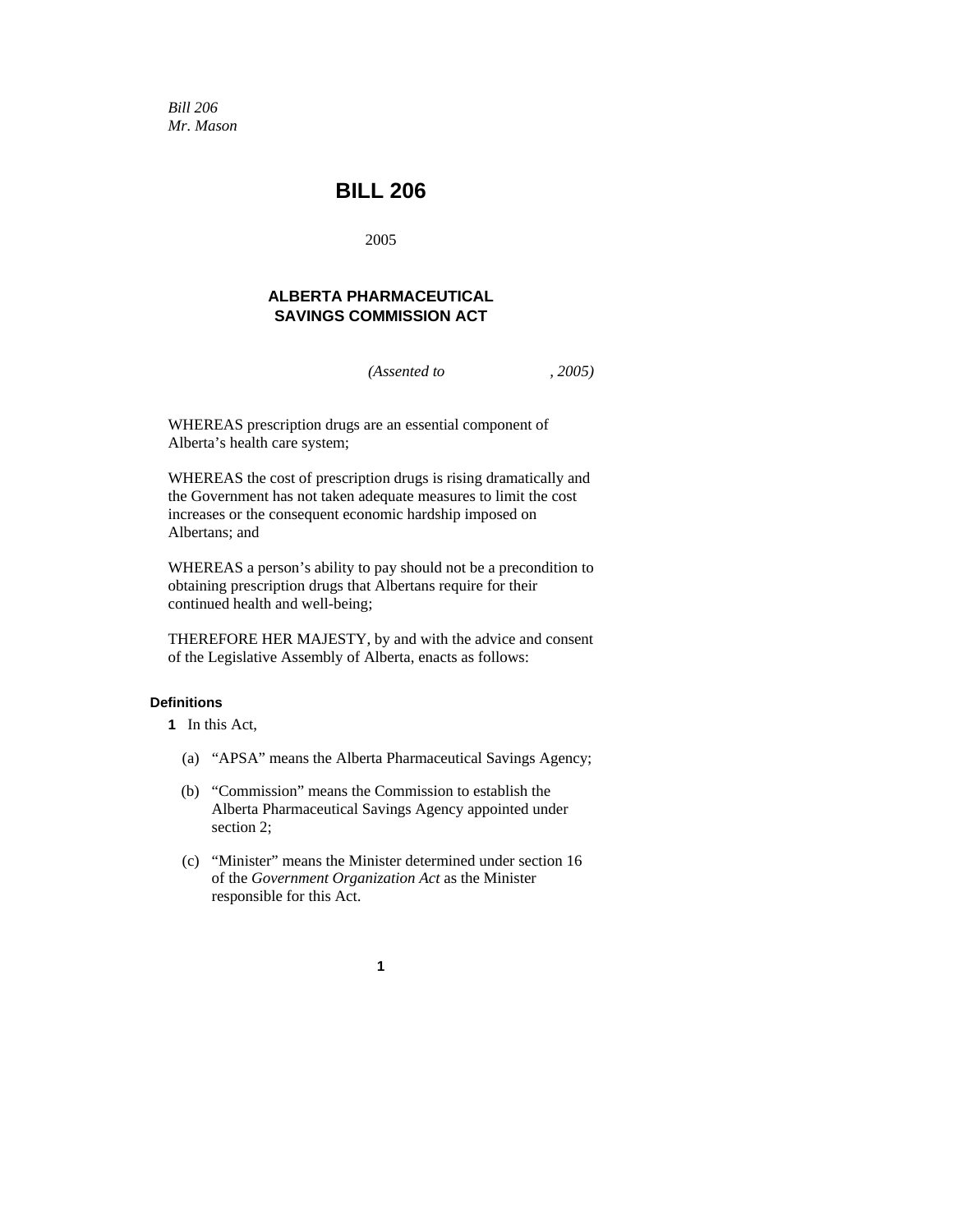#### **Commission**

**2(1)** The Commission to establish the Alberta Pharmaceutical Savings Agency is hereby established.

**(2)** Within 3 months of the day this Act comes into force, the Lieutenant Governor in Council must appoint no fewer than 12 people to serve on the Commission.

- **(3)** The people appointed to the Commission must consist of
	- (a) a chair who must be
		- (i) a judge or retired judge of any court in Alberta, or
		- (ii) a person whose stature and qualifications are, in the opinion of the Lieutenant Governor in Council, similar to that of a judge;
	- (b) one person who is not a Member of the Legislative Assembly nominated by the Leader of Her Majesty's Loyal Opposition;
	- (c) one person who is not a Member of the Legislative Assembly nominated by the leader of a second opposition party in the Legislative Assembly;
	- (d) one person nominated by the Alberta College of Pharmacists;
	- (e) one person nominated by a certified union representing health care workers in Alberta;
	- (f) the dean or other faculty member of a Faculty of Medicine in Alberta;
	- (g) one person nominated by the Consumers' Association of Canada, Alberta chapter;
	- (h) one person nominated by the Alberta Branch of the Canadian Mental Health Association;
	- (i) one person nominated by the ABC Benefits Corporation;
	- (j) 3 people nominated by groups representing the interests of seniors, post-secondary students, persons with disabilities, persons with mental illness and recent immigrants to Canada.

**2**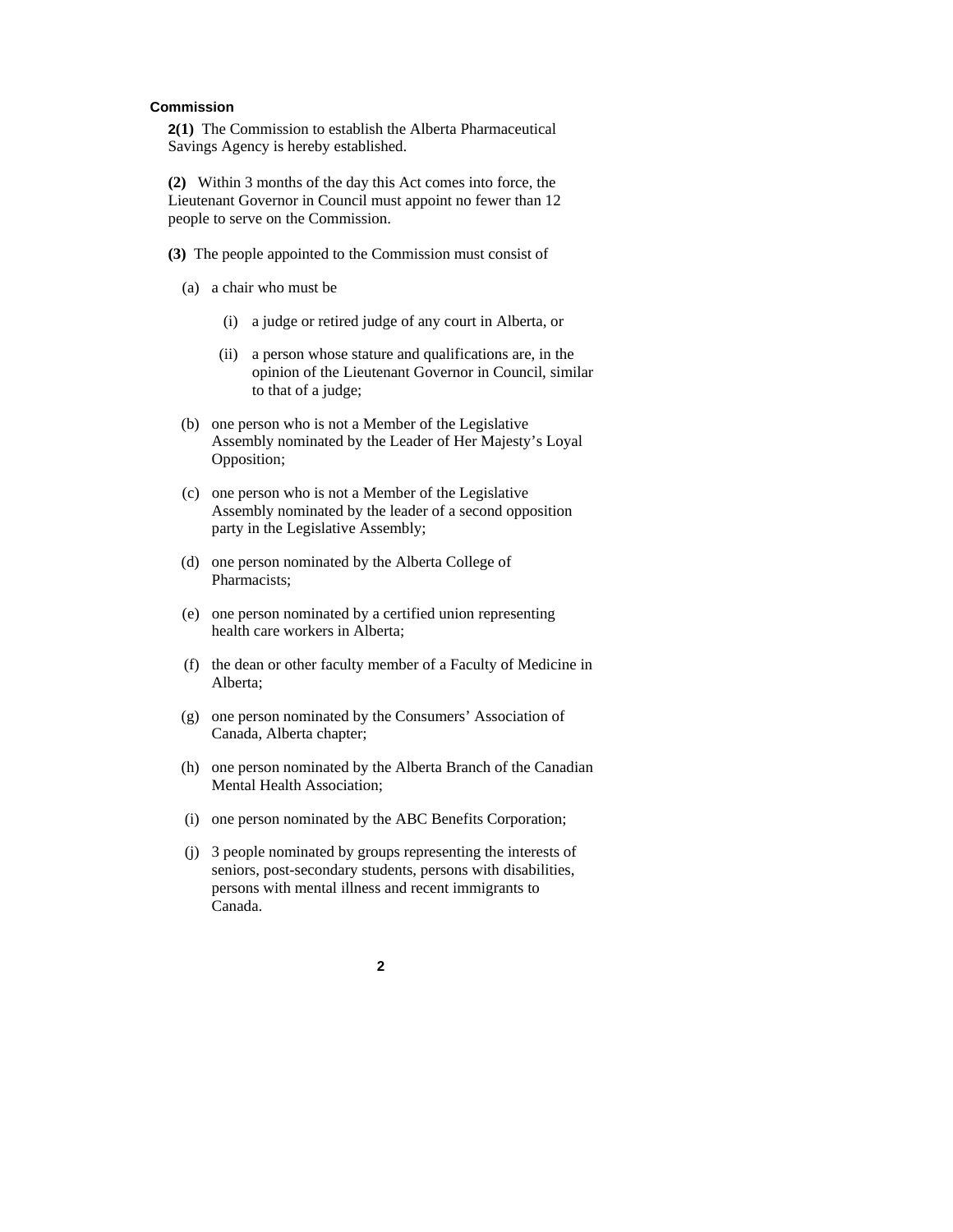**(4)** Persons appointed under subsection (2) must be Canadian citizens or permanent residents, residents of Alberta and at least 18 years of age.

**(5)** If there is not a second opposition party represented in the Legislative Assembly, then a second person may be appointed to the Commission on the nomination of the Leader of Her Majesty's Loyal Opposition pursuant to subsection 2(b).

#### **Function**

**3(1)** The function of the Commission is to investigate and report on how the Alberta Pharmaceutical Savings Agency should be established and how the objectives in subsection (2) can be accomplished.

**(2)** The role of APSA will be to

- (a) co-ordinate purchasing of prescription medications distributed by regional health authorities and pharmacies;
- (b) implement strategies for achieving savings through reference-based pricing and least-cost alternatives;
- (c) implement public education programs aimed at prescription drug users about the appropriate use of pharmaceuticals;
- (d) investigate proven, science-based alternatives to prescription drugs;
- (e) develop strategies to reduce direct marketing to physicians by pharmaceutical companies.

**(3)** In performing its functions, the Commission must consider the best practices used in Canada and internationally in achieving the objectives for APSA.

**(4)** The Commission must hold public hearings throughout Alberta prior to issuing its report.

**(5)** In performing its functions, the Commission may use any means of electronic communication to communicate with the public.

#### **Report**

**4(1)** Not later than 8 months after the members of the Commission are appointed under section 2, the Commission must complete its work and provide a report to the Minister.